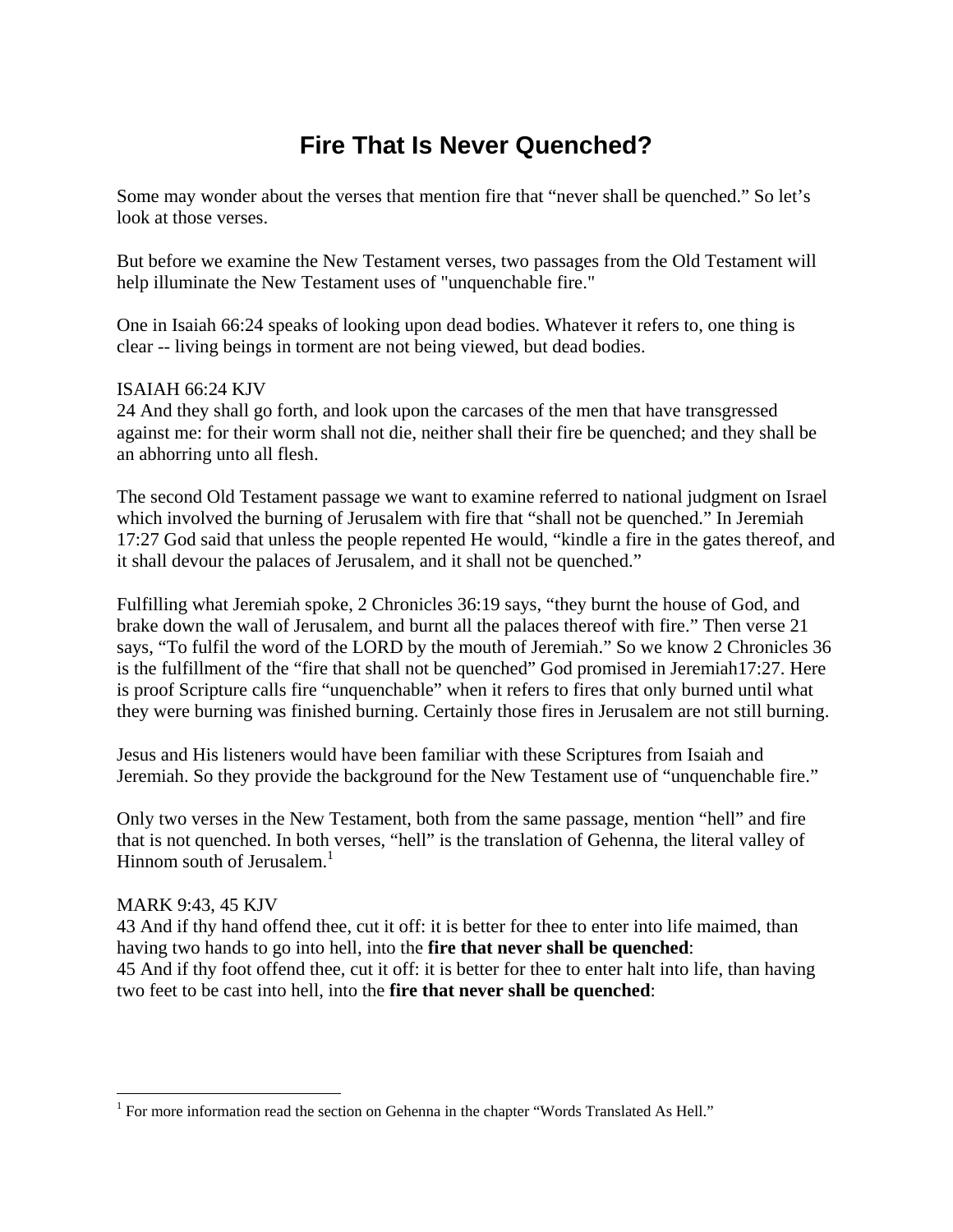In both verses above, I have placed the words in bold that are used in the KJV to translate two Greek words: **pyr asbeston**. The Greek word "pyr" (also spelled "pur"), is the normal word for fire. The Greek word "asbestos"<sup>2</sup> is only used two other times in the New Testament.

Here are the other two verses that use the Greek word "asbestos" in the New Testament.

### MATTHEW 3:12 KJV

12 Whose fan is in his hand, and he will throughly purge his floor, and gather his wheat into the garner; but he will burn up the chaff with **unquenchable fire.**

## LUKE 3:17 KJV

17 Whose fan is in his hand, and he will throughly purge his floor, and will gather the wheat into his garner; but the chaff he will burn with **fire unquenchable**.

In both these verses, which refer to Jesus, the words in bold are the translation of the Greek words "**asbesto pyri**" which are different forms of the same words used in Mark 9:43 and Mark 9:45 (listed above). In all the New Testament, the Greek word "asbestos" (Strong's #762) is used only four times. So we have only these four verses to see how God used this word.

To understand these verses it helps to know what the "chaff" is which will be burned. Chaff is not weeds or bad wheat. Chaff is the outer husk covering the wheat kernel. Chaff is not something separate or different from good wheat. Chaff is a necessary part of good wheat, but a part that becomes unnecessary after harvest. Until harvest time the chaff protects the wheat kernel. After harvest the chaff is separated from the wheat kernel by threshing and discarded.

So saying Jesus will burn the chaff with unquenchable fire could not be talking about burning bad people. Instead it must refer to burning off unnecessary things and refining those people the Lord refers to as His "wheat" which He gathers to keep.

If the Bible intended to picture for us two types of people, the good who were pictured as wheat, and the bad being pictured as chaff, then it chose a bad example. The farmers Jesus spoke to would not think of wheat and chaff as two separate varieties – like good and bad people. So these two verses must apply to what Jesus does with the unnecessary and detrimental stuff of those who belong to Him – not His enemies.

Another point not to be missed is that natural "chaff" from wheat is not burned with fire that is "never" put out. Once the chaff is burned, the fire will go out. But not before it has finished its job of burning up what is referred to, the chaff. All this is to say that it is unwarranted to insert the word "never" in Mark 9:43 and 45. The word "never" is not in the Greek text. The same Greek words are used in Matthew 3:12 and Luke 3:17. If they mean "never" in one place, they should mean "never" in all four verses. But it would be absurd to talk of chaff being burned with fire that "never" goes out. So they don't.

In summary, Matthew 3:12 and Luke 3:17 contain the same Greek words used in Mark 9:43 and 45 to translate "fire that **never** shall be quenched." But they use those words to describe the

<sup>&</sup>lt;sup>2</sup> Asbestos, asbesto, and abeston are different forms of the same Greek word, Strong's #762.